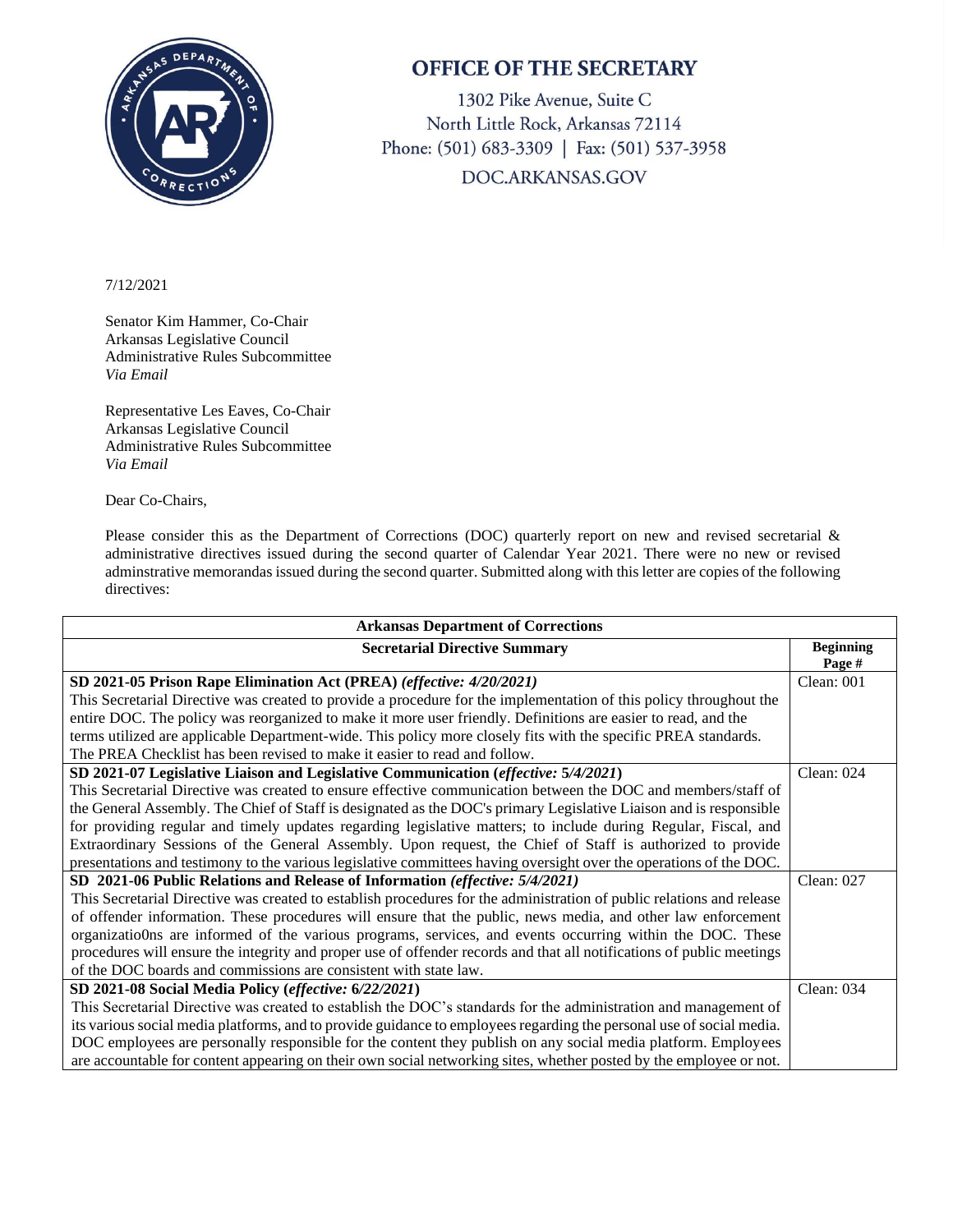| <b>Division of Correction</b>                                                                                                                                                                                                        |                            |  |
|--------------------------------------------------------------------------------------------------------------------------------------------------------------------------------------------------------------------------------------|----------------------------|--|
| <b>Administrative Directive Summary</b>                                                                                                                                                                                              | <b>Beginning</b><br>Page # |  |
| AD 15-29 Prison Rape Elimination Act (effective: 4/20/2021)                                                                                                                                                                          | Markup: 037                |  |
| Repealed and replaced by SD 2021-05 PREA                                                                                                                                                                                             |                            |  |
| AD 2021-02 Inmate Assistance Program (effective: 5/3/2021)                                                                                                                                                                           | Markup: 069                |  |
| This Administrative Directive was updated to add that any deviation from this policy must be approved by a Deputy                                                                                                                    | Clean: 074                 |  |
| Director, Chief Deputy Director, or Director. Inmate Assistants shall not have a criminal conviction, or commission                                                                                                                  |                            |  |
| of, or criminal attempt to commit any of the offenses listed within the policy to be eligible for the program.<br>AD 2016-31 Release of Inmate Records Pursuant to the Freedom of Information Act (FOIA) (effective: 5/4/2021)       | Markup: 079                |  |
| Repealed and replaced by SD 2021-06 Public Relations and Release of Information                                                                                                                                                      |                            |  |
| AD 2018-40 Public, Legislative, and News Media Relations (effective: 5/4/2021)<br>Repealed and                                                                                                                                       | Markup: 081                |  |
| replaced by SD 2021-06 Public Relations and Release of Information and SD 2021-07 Legislative Liaison and                                                                                                                            |                            |  |
| Legislative Communication.                                                                                                                                                                                                           |                            |  |
| AD 2021-03 Notification of Detainer (effective: 5/18/2021)                                                                                                                                                                           | Markup: 086                |  |
| This Administrative Directive was updated to clarify that a certified law enforcement officer must serve a warrant                                                                                                                   | Clean: 089                 |  |
| on an inmate and provide the inmate with a copy of the warrant. Language was added to list the order in which                                                                                                                        |                            |  |
| Records staff should contact multiple agencies who have an active detainer on an inmate who is paroling out.                                                                                                                         |                            |  |
| AD 2021-04 Restraint Chair (effective: 5/25/2021)<br>This Administrative Directive has been updated to add that the completed log for the use of the restraint chair                                                                 | Markup: 092<br>Clean: 095  |  |
| must be reviewed by the Warden the following workday, after the inmate's behavior has been corrected and is                                                                                                                          |                            |  |
| released from control of the restraint chair. Once authorization is given to use the Restraint Chair, at least one (1)                                                                                                               |                            |  |
| staff member assisting in movement of the inmate, must have had training within the past year in use of the                                                                                                                          |                            |  |
| Restraint Chair.                                                                                                                                                                                                                     |                            |  |
| AD 2021-05 Tuberculosis Screening for Employees (effective: 6/18/2021)                                                                                                                                                               | Markup: 098                |  |
| This Administrative Directive was updated to reflect the process for Tuberculosis Screenings of Division of                                                                                                                          | Clean: 101                 |  |
| Correction employees. The policy outlines the new procedures for TB screenings for current employees.<br>Employees will be interviewed for current symptoms of TB (cough, unexplained weight loss, night sweats). New                |                            |  |
| hires for non-security positions will be required to have a documented PPD prior to hire dated within the last 24                                                                                                                    |                            |  |
| months of hire. Failure to comply with this directive may result in implementation of progressive discipline up                                                                                                                      |                            |  |
| to, and including termination, and/or placing the employee on leave until a Certificate of Health or release from                                                                                                                    |                            |  |
| their provider is obtained. The Employee Screening for Tuberculin Status Form was added to the policy.                                                                                                                               |                            |  |
| AD 2021-06 Electronically Downloadable Devices (effective: 6/18/2021)                                                                                                                                                                | Markup: 104                |  |
| This Administrative Directive was updated to add: Program tablets are not available for lease; If an inmate owns a                                                                                                                   | Clean: 110                 |  |
| radio and wishes to purchase a Media Player, it will be his/her responsibility to send the radio home in accordance<br>with the Inmate Property Control Policy; Calls are recorded and vendor staff has instructions to turn any     |                            |  |
| inappropriate calls over to ADC staff for appropriate action; If a tablet is damaged, the replacement cost must be                                                                                                                   |                            |  |
| paid to the vendor before the inmate may receive another tablet; The Inmate Property Addition Form was updated                                                                                                                       |                            |  |
| and added as an attachment to the policy.                                                                                                                                                                                            |                            |  |
| AD 2021-07 Control Center Operations (effective: 6/18/2021)                                                                                                                                                                          | Markup: 116                |  |
| This Administrative Directive has been updated to state that before an officer is relieved from duty, an inventory                                                                                                                   | Clean: 118                 |  |
| of all equipment (keys, handcuffs, etc.) shall be conducted before the relieving officer assumes his/her duties. If                                                                                                                  |                            |  |
| any equipment, or security equipment is still signed out, they must be turned in or accounted for, and properly                                                                                                                      |                            |  |
| documented on the security log before the relieving officer assumes duty. No relieving officer shall assume duty<br>without a completed inventory of all equipment. Failure to conduct an inventory of all equipment may result in   |                            |  |
| disciplinary action. The inmate assigned to clean the Control Center must be escorted by another correctional                                                                                                                        |                            |  |
| officer during times of cleaning.                                                                                                                                                                                                    |                            |  |
| AD 2021-08 Searches of Inmates, Unit Searches and Control of Contraband (effective: 6/18/2021)                                                                                                                                       | Markup: 120                |  |
| This Administrative Directive was updated to clarify that body cavity searches will be conducted in accordance                                                                                                                       | Clean: 124                 |  |
| with procedures outlined in the Administrative Directive on Body Cavity Searches. If a male officer conducts the                                                                                                                     |                            |  |
| pat search of a female inmate, documentation must be completed as to why the male officer conducted the search.                                                                                                                      |                            |  |
| Should an officer of the opposite gender of the inmate conduct a strip search, documentation must be completed<br>describing the emergency. Any instrument of criminality such as drugs or firearms shall be stored in the office of |                            |  |
| the Unit Warden in a locked safe until it is picked up by Arkansas State Police.                                                                                                                                                     |                            |  |
|                                                                                                                                                                                                                                      |                            |  |
| AD 2021-09 Jumah Prayer during Daylight Savings Time (effective: 6/21/2021)                                                                                                                                                          | Markup: 128                |  |
| This policy was updated to state language that if required by the Warden or Center Supervisor, the Unit Chaplain                                                                                                                     | Clean: 131                 |  |
| will submit a list of inmates requesting this lay-in prior to the deadline (established by the Warden/Center                                                                                                                         |                            |  |
| Supervisor) for lay-in requests for Friday.                                                                                                                                                                                          |                            |  |
| AD 2018-41 Social Media Policy (effective: 6/22/2021)                                                                                                                                                                                | Markup: 132                |  |